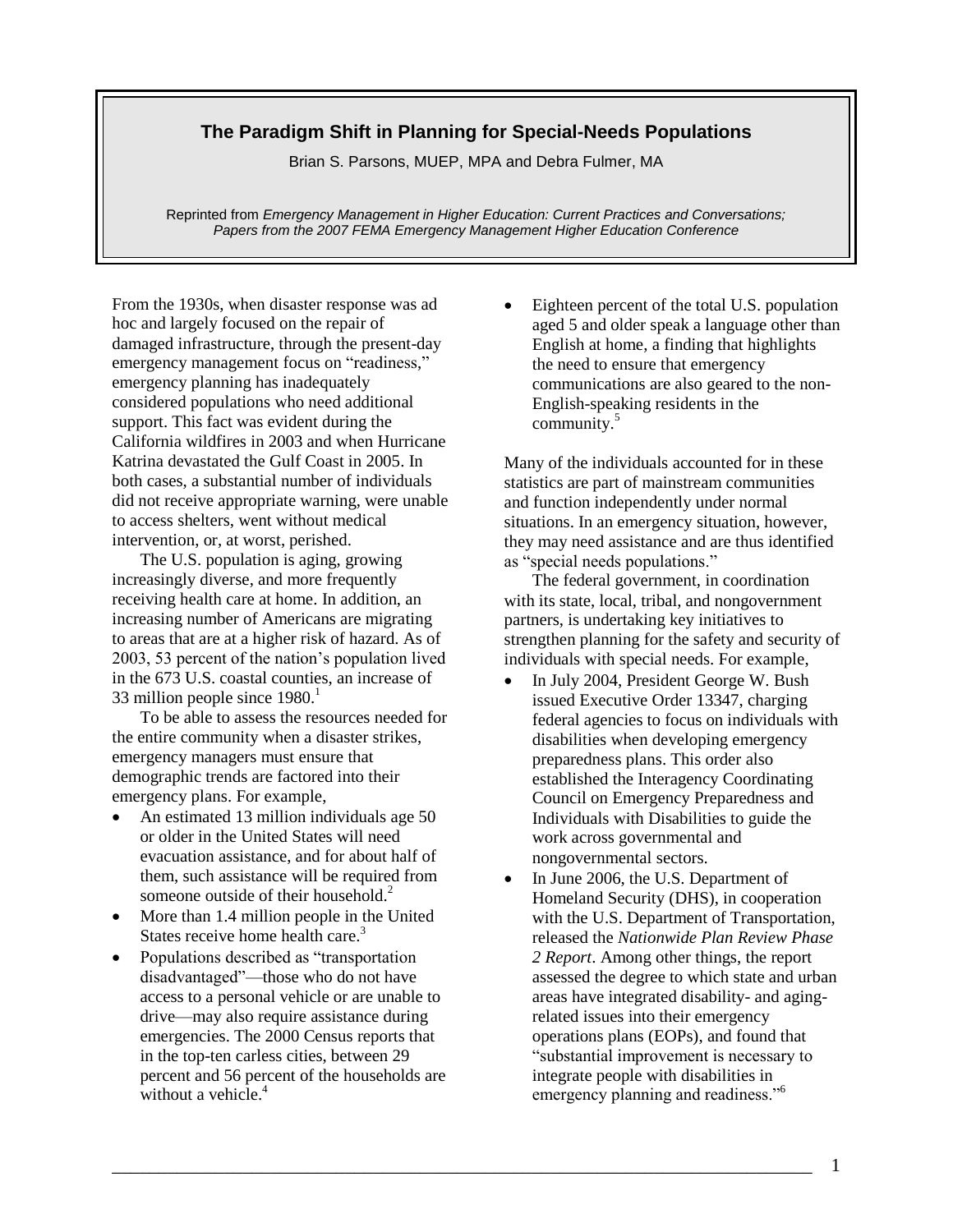Moreover, during the plan review process, emergency managers were consistently requesting technical assistance to guide the identification and incorporation of individuals with disabilities and other special-needs populations into emergency planning.

- Pursuant to the 2006 Post Katrina Emergency Management Reform Act, FEMA issued its guidelines for accommodating individuals with disabilities in disasters<sup>7</sup> and established the role of disability coordinator within FEMA management.
- In 2007, the Homeland Security Grants Program incorporated language that focuses on planning for special-needs populations.
- In 2008, the revised National Response Framework (NRF) and the National Incident Management System (NIMS) established considerations related to special needs throughout the intergovernmental operational protocols.
- DHS/FEMA is finalizing its *Emergency Management Planning Guide for Special Needs Populations* as a tool for local, state, and tribal emergency managers to use in the development of EOPs that cover all populations within the community.

### **FUNCTION-BASED PLANNING**

The term "special needs" is well established in the emergency management vocabulary, yet it is an ambiguous term that has been used inconsistently to define multiple populations, and sometimes it is used simply as a substitute for terms such as "people with disabilities" and "the elderly." Thus, state legislators and emergency planners are finding it advantageous to establish a consistent statewide definition for the term in order to build a common understanding that can guide local jurisdictions in their planning processes and result in the efficient coordination of resources across local, state, tribal, and regional entities.

Responding to the recommendations of the *Nationwide Plan Review,* the federal government introduced within the NRF glossary a definition of "special-needs populations" that local, state, and tribal governments may adopt

for use in developing their EOPs. Because mere labeling (individuals with disabilities, children, elderly, etc.) does not convey useful information to the emergency management professional about the precise needs of group members, the NRF definition, quoted below, is function based, reflecting a population's need rather than its condition, diagnosis, or label. $8$  Accordingly, special-needs populations are

populations whose members may have additional needs before, during, and after an incident in functional areas, including but not limited to: *maintaining independence, communication, transportation, supervision, and medical care*. Individuals in need of additional response assistance may include those who have disabilities; who live in institutionalized settings; who are elderly; who are children; who are from diverse cultures; who have limited English proficiency or are non-English speaking; or who are transportation disadvantaged [emphasis added]. 9

Preparing for the function-based needs of the community is a paradigm shift in emergency planning in that it fosters the development of an operational set of predictable supports. The five functional areas in which individuals with special needs may require support during and following a disaster are described as follows:

- *Maintaining Independence.* Individuals who rely on assistance in order to be independent in daily activities may lose this support during an emergency. This support may include supplies (diapers, catheters, ostomy materials, etc.), durable medical equipment (wheelchairs, walkers, scooters, etc.), and attendants or caregivers.
- *Communication.* Individuals who have limitations that interfere with the receipt of and response to information may need that information provided in ways they can understand and use, and from authorities they trust. They may not be able to hear verbal announcements, see directional signage, or understand how to get assistance because of hearing, vision, speech, cognitive, or intellectual limitations, and/or limited English proficiency.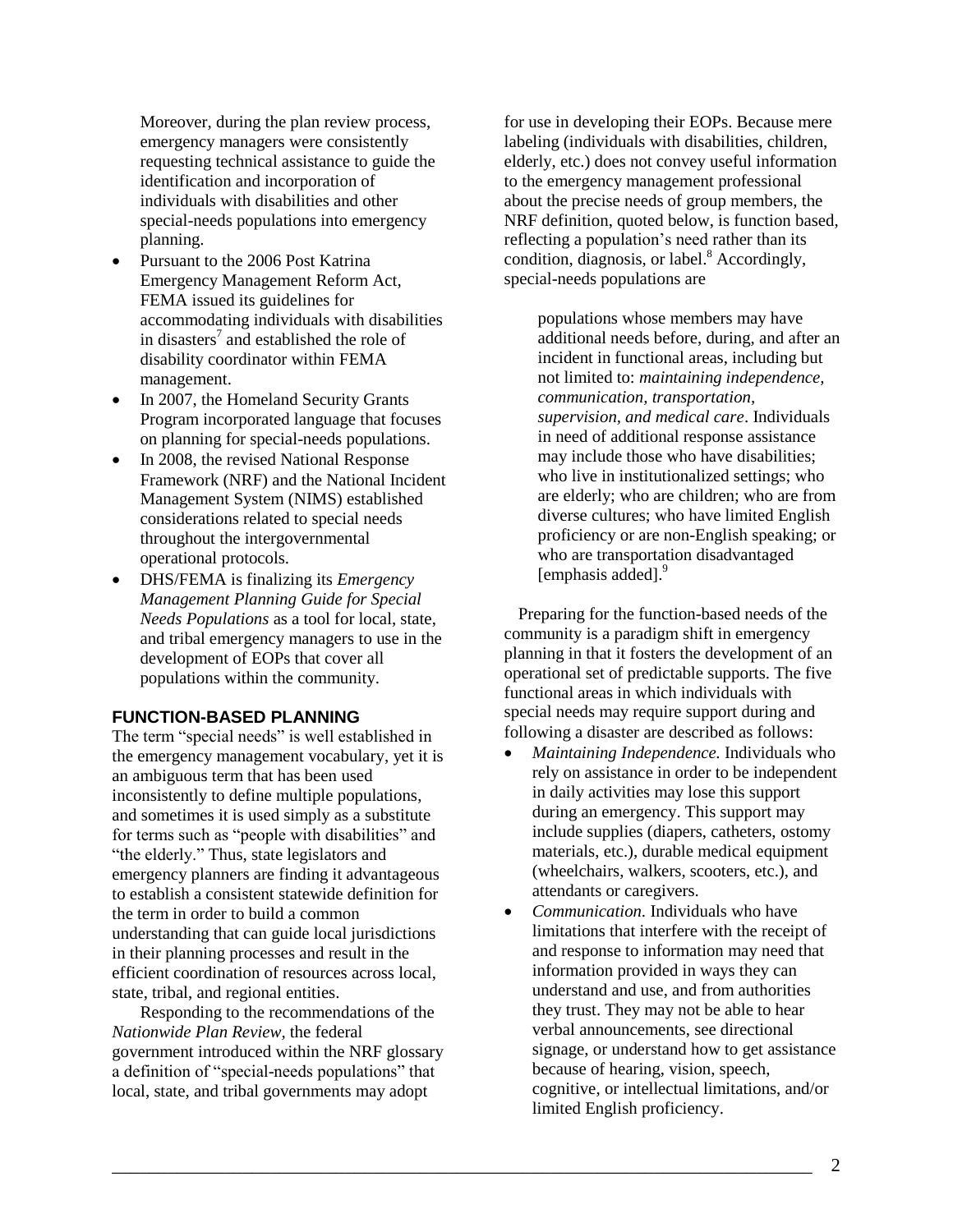- *Transportation.* Individuals who cannot drive or who do not have a vehicle may require transportation support for successful evacuation. This support may include accessible vehicles (e.g., vehicles equipped with lifts or otherwise suitable for transporting individuals who use oxygen) and mass transportation.
- *Supervision.* Individuals who rely on caregivers, family, or friends in daily life may be unable to cope in a new environment, particularly if these individuals are children or have intellectual or psychiatric disabilities.
- *Medical care.* Individuals who are not selfsufficient or who do not have adequate support from caregivers, family, or friends may need trained medical assistance with managing unstable, terminal, or contagious conditions; managing intravenous therapy, tube feeding, and vital signs; receiving dialysis, oxygen, and suction administration; managing wounds; and operating powerdependent equipment to sustain life.

The function-based approach to assessing needs furthers life safety and health objectives during each phase of emergency planning. It provides a strategy for identifying the resources that will be necessary to maximize residents' health and safety following an incident, while at the same time it limits the need to plan for multiple distinct populations. Planners can group overall response resources in terms of function, with the ultimate goal of expediting community recovery. This approach to identifying and allocating resources reduces the chance that a population will be overlooked during any phase of emergency management.<sup>10</sup>

In particular, a comprehensive strategy to provide support (e.g., warnings, transportation, assistive technology, medicine, or food and water) to individuals with special needs places the focus on identifying the specific resources that will be needed to sustain or restore the predisaster capabilities of those individuals. Recognizing who is in the community, where they are located, and what it takes to support them increases the likelihood that supplies will be deployed to the appropriate location at the optimum time. Surplus resources—whether

materials, knowledge, or personnel—may be shared with other jurisdictions. Conversely, gaps in resource allocation may indicate a need to form creative partnerships with local community organizations. The function-based approach is easily adaptable to scalable planning that meets the needs of different jurisdictions depending on such factors as size, risks, and potential hazards.

# **ALIGNMENT WITH CIVIL RIGHTS STATUTES**

Securing additional supports from the community enables many individuals with special needs to remain within the general population response and recovery structures, freeing up assets to address individuals who have more critical needs. This approach furthers the independence and inclusion of individuals, aligning the response and recovery efforts with the requirements of civil rights statutes.

Building on the freedoms guaranteed by the Constitution, Congress has enacted several laws aimed at protecting the civil rights of populations that historically have been subjected to discrimination. Federal civil rights legislation prohibits discrimination based on characteristics including a person's race, color, national origin, religion, sex, age, and disability. Key civil rights legislation includes the landmark Civil Rights Act of 1964, the Fair Housing Act of 1968, the Higher Education Amendments of 1972, the Age Discrimination Act of 1975, the Rehabilitation Act of 1973, and the Americans with Disabilities Act of 1990.

Federal civil rights laws apply to emergency management agencies as they operate within governmental and nongovernmental sectors. In addition, discrimination during presidentially declared disasters is specifically prohibited by Sections 308–309 of the Robert T. Stafford Disaster Relief and Emergency Assistance Act of 1988, as amended.

No person shall, on the grounds of race, color, national origin, sex, religion, nationality, age, disability, limited English proficiency, or economic status, be denied the benefits of, be deprived of participation in, or be discriminated against in any program or activity conducted by or receiving financial assistance from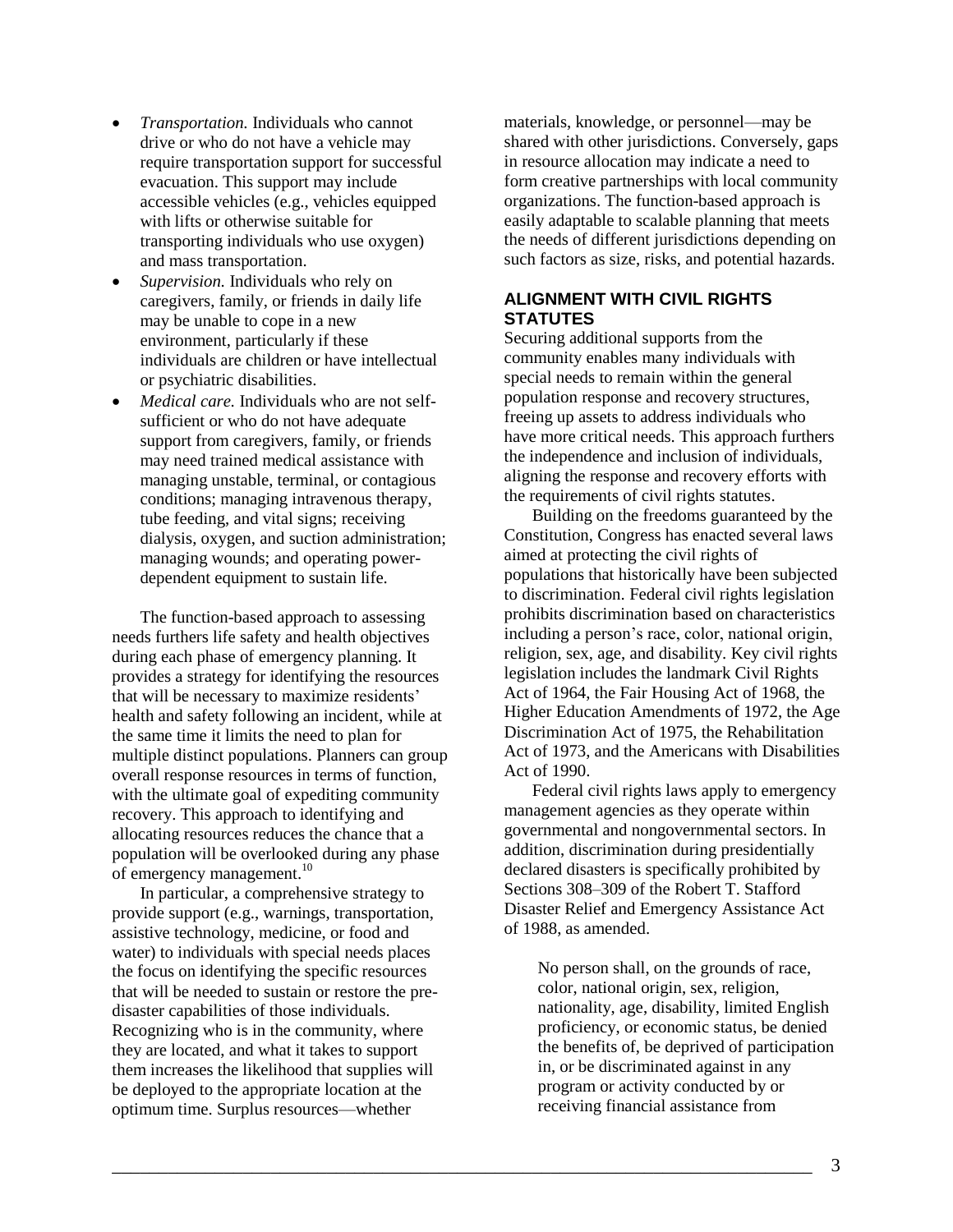FEMA.…These prohibitions extend to all entities receiving Federal financial assistance from FEMA, including state and local governments, educational institutions, and any organization of any type obtaining benefits through the Infrastructure or Mitigation Programs. All local boards and their participating charitable organizations receiving aid from the Emergency Food and Shelter Program are covered in a like manner. $^{11}$ 

Thus, it is important for emergency planners and responders to understand the civil rights provisions that apply to special-needs populations during emergencies. A starting point for this understanding is grasping some of the key principles that underlie civil rights legislation:

- 1. *No "one size fits all."* People with special needs do not all require the same assistance, do not all have the same needs, and are most knowledgeable about their own needs. Thus, emergency planners should prepare for individuals with a variety of function-based needs by collaborating with community organizations that are knowledgeable about those needs and about the local resources that are available.
- 2. *Inclusion.* People with special needs have the right to participate in, and receive the benefits of, emergency programs, services, and activities provided by governments, private businesses, and nonprofit organizations in the most integrated setting possible. In addition, the active involvement of community representatives during each phase of emergency planning will help to ensure the provision of appropriate support.
- 3. *Accessibility.* Emergency programs, services, and activities must have the legally required features and/or qualities that ensure entrance to, participation in, and usability by individuals with special needs. Ensuring such accessibility may require modifications to rules, policies, practices, and procedures without charge to the individual.
- 4. *Effective communication.* People with special needs must be given information that is accessible, understandable, and timely. To ensure that communication is effective,

planners may have to provide additional support, such as sign language interpreters through on-site or video interpreting. Messages using simple language construction can reach individuals with cognitive disabilities, and foreign-language translations may be needed to reach residents with limited English proficiency.

## **COMMUNITY ENGAGEMENT IN THE PLANNING PROCESS**

Disaster planning is often handled through a topdown approach, conducted for—rather than with—the community. Although such an approach serves well during the crisis, it is collaboration at the local level that strengthens the foundation for successful disaster management. Planning for the entire community should involve a participatory and inclusive process. Emergency managers must constantly ask themselves, "Who are we planning for?" Many planners are finding that the involvement of various local organizations helps to identify the emergency-related needs of the community.

Many nongovernmental (NGO) organizations, including community, faithbased, and social service organizations and neighborhood associations, have built strong connections and trust with the people they support. These organizations may be located in, and may work within, cultural communities such as Indian tribes. Using both paid and volunteer labor, faith-based and community groups can often provide essential and specialized services that would not be economically feasible for government agencies to offer.<sup>12</sup> For example, NGOs, Voluntary Organizations Active in Disaster (VOAD), and Citizen Corps volunteers can provide assistance with developing personal preparedness plans, creating emergency go-kits and shelter-in-place kits, or enrolling in an emergency registry service.

In addition, there are private sector entities, generally small businesses, that serve a variety of populations. These entities may be home health care organizations; physical or occupational therapists; organizations operating group homes, nursing homes, or care centers for people with significant disabilities; or organizations representing specific disability populations. By forming and maintaining a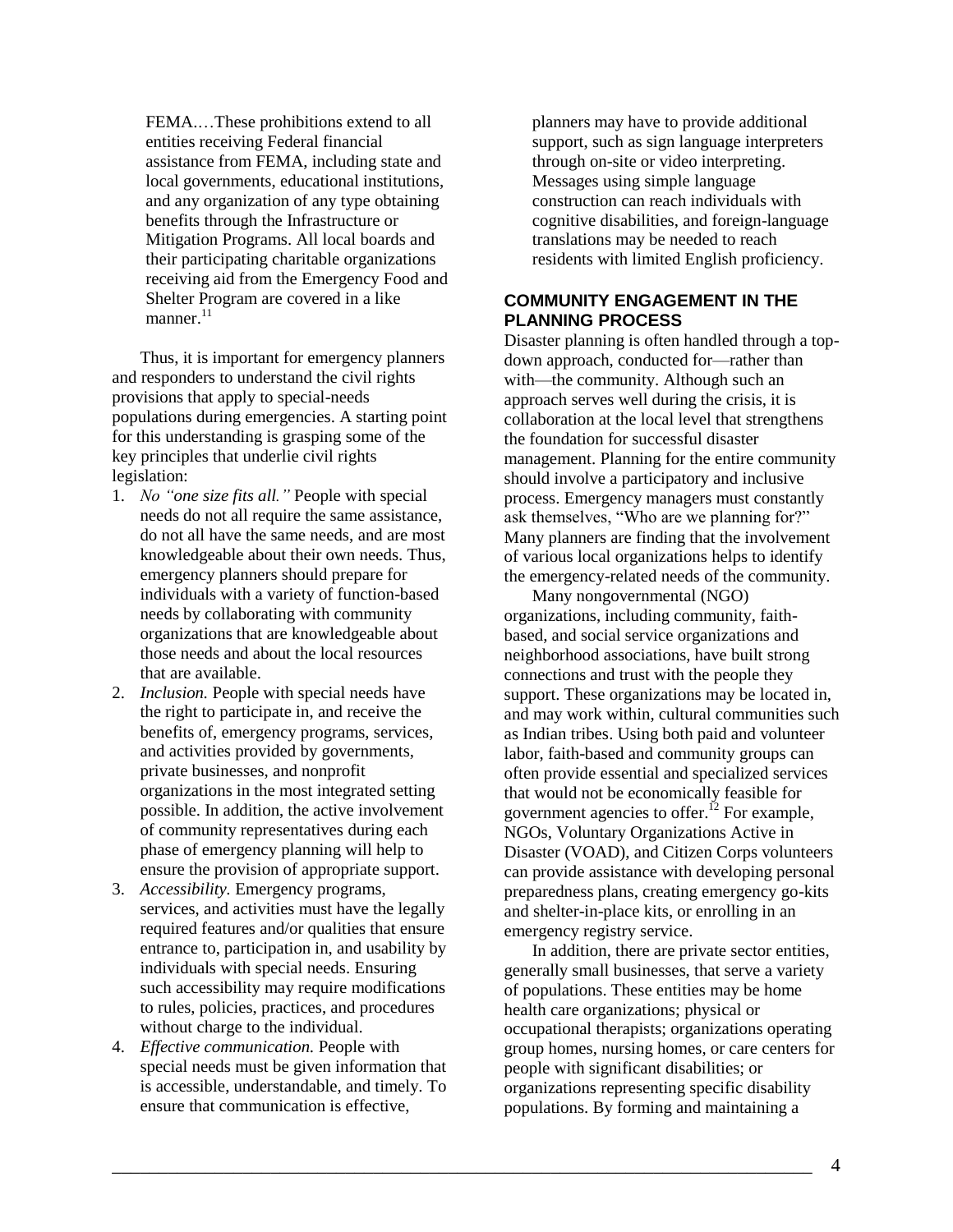network of all these organizations, planners can learn how a given population receives emergency information and can identify potential needs for assistance during the response or recovery phases. Assistance may include arrangements for sign language interpreters in a shelter, home health care workers, and professionals with expertise in working with individuals who have cognitive or psychological disabilities). Engaging specialneeds community organizations can help planners promote personal preparedness, secure subject matter expertise, and formalize agreements for disaster support.

#### **Promoting Personal Preparedness**

Promoting the message of personal preparedness should be a priority in a community's emergency planning strategy. Many free sources of information are available to help the elderly, individuals with disabilities, children, and people with limited English proficiency create personal plans. The American Red Cross, FEMA, DHS, and NGOs are among the providers of a variety of resources that can be accessed via the Web and toll-free phone numbers.

A preparedness message must recognize and reinforce the reality that personal, family, workplace, and school preparedness is essential for a prepared community. Accordingly, encouraging individuals with special needs to take responsibility for their own safety and wellbeing to whatever extent they can will benefit emergency managers and responders during an incident and throughout the recovery process. Preparedness material should stress the message of personal preparedness planning and be conveyed via accessible advertising, brochures, and special-needs networks within the community.

### **Securing Special-Needs Expertise**

Increasingly, emergency managers are recognizing the importance of securing specialneeds expertise during planning and operations activities. This can be done by reaching out to key community representatives to assist in reviewing plans and to participate in emergency exercises.

Emergency managers can draw from community representatives to establish a specialneeds advisory committee. The committee should consist of a cross-section of community residents with special needs as well as representatives from the local emergency management agency, service provider organizations, advocacy groups, and local government agencies. An emergency manager can establish the special-needs advisory committee as a stand-alone entity, part of the local disaster planning group, or a component of the local Citizen Corps Council.

Increasingly, emergency management agencies are hiring permanent staff and/or contracting with subject-matter experts to provide focused special-needs expertise within the Incident Command System (ICS). The ICS is the standardized on-scene emergency management structure, integrating facilities, equipment, personnel, procedures, and communications. Many emergency managers are appointing a special needs advisor to provide guidance related to the impact of the incident on the community and coordination of appropriate resources. This role ensures that special needs issues are integrated into emergency response operations.

#### **Formalizing Community Partnerships**

Jurisdictions with the most success at planning for special-needs populations have established formal relationships with a variety of community organizations that provide a link to the special-needs populations they serve. By working together on an ongoing basis to develop a joint response, government agencies and community organizations will be better able to identify not only assets and capabilities but also opportunities for improvement and cooperation. The players in this process should consider developing mutual aid agreements and memoranda of understanding (MOUs) that cover procedures for sharing resources during emergency events.

Proactively forming partnerships with community organizations across all phases of emergency management can lead directly to improved life safety and health outcomes for all affected segments of special-needs populations.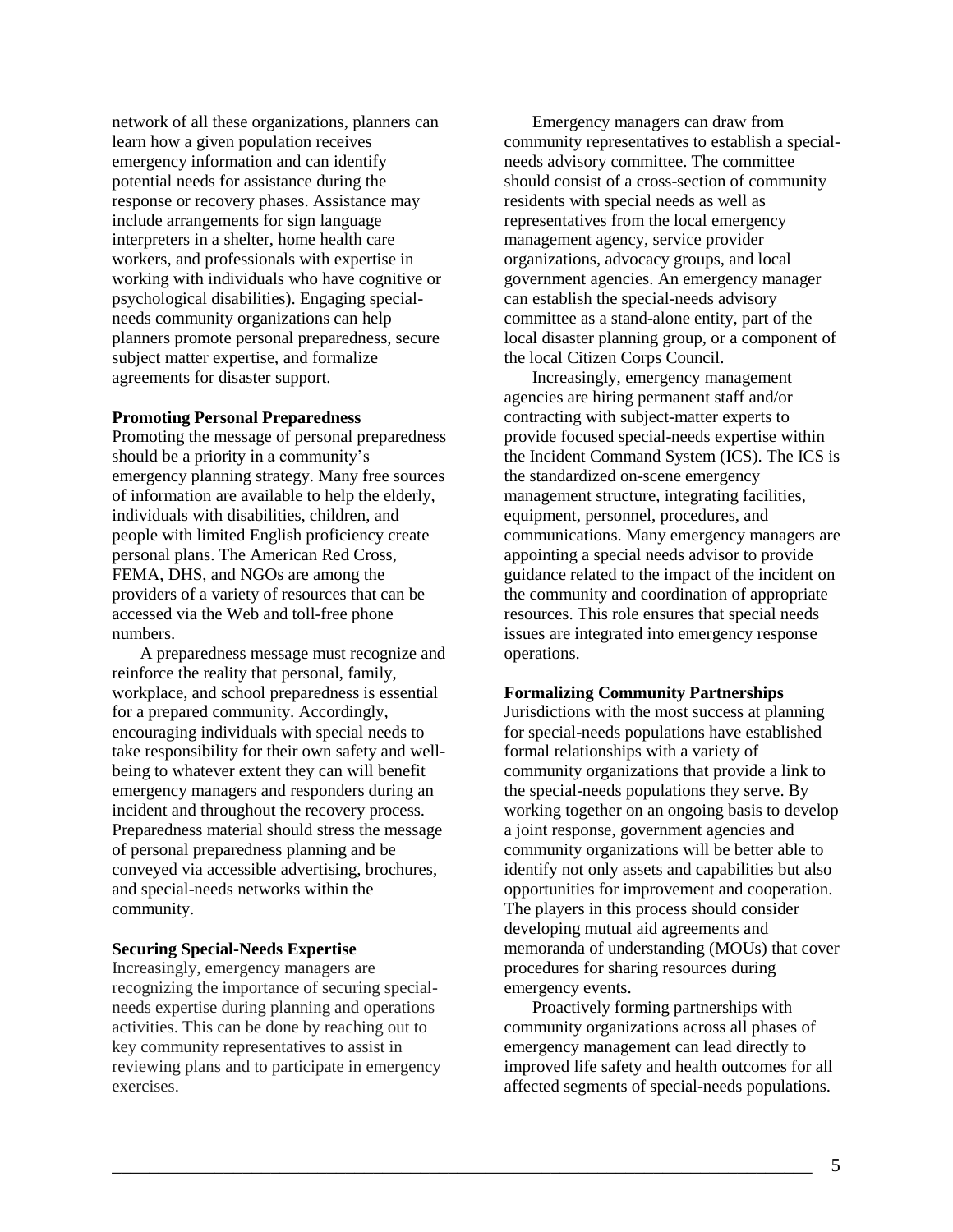What follows are some examples of partnerships:

## *Mitigation and Preparedness*

- Partnering with independent living, consumer service, and advocacy organizations can extend the outreach to individuals with disabilities, helping them to plan ahead for sheltering in place or evacuating from home, school, workplace, or community venues.
- Working with community groups to convey public information in the primary languages of community members can greatly increase the reach of preparedness messages.
- Engaging leaders from distinct cultures can build community understanding and trust, mitigate backlash discrimination, and improve the investigation following a terrorist incident.
- Engaging community organizations to preidentify accessible mass care shelters can ensure that individuals with limited mobility are not misdirected to medical facilities.

#### *Response*

- Educating media broadcasters regarding the Federal Communications Commission's regulation requiring that emergency alerts be issued in visual and aural formats helps to ensure that critical and time-sensitive information reaches community members who are deaf and members who are blind.
- Forging agreements with transit providers can ensure that accessible vehicles will be readily available to evacuate the elderly and individuals with physical disabilities.
- Making advance arrangements with suppliers of pharmaceuticals and durable medical equipment can help in the timely restoration of pre-disaster levels of functional independence.
- Involving advocates for children during first-responder training fosters vigilance in protecting children who have been separated from their parents or guardians during emergencies.

### *Recovery*

- Coordinating in advance with community organizations can help to ensure that case management, mental health services, and accessible housing are readily available to individuals who are rebuilding their lives following the disaster.
- Partnering with local agencies on aging can ensure that elderly persons have access to advocacy services that can protect them from exploitation.
- Consulting with architects who have expertise in accessibility standards can ensure that destroyed municipal buildings that are reconstructed are made fully accessible to all members of the community.

# **PLANNING CONSIDERATIONS**

All planning considerations should be informed by a community demographic analysis. Emergency planners, in collaboration with community members, can base their assessments on lists and information collected from multiple sources within which individuals with special needs are represented. These sources may include U.S. census data, social services listings, dialysis centers, Meals on Wheels, paratransit providers, health departments, utility providers, job access services, large-scale senior housing developments, congregate care facilities, schools, county emergency alert e-mail lists, Medicaid lists, day care centers, nursing homes, and places of worship.

If emergency managers compile the numbers from various lists, often referred to as the "list of lists" approach, they will have an estimate of how many community residents may need additional response assistance, such as accessible transportation and sheltering. Although there may be some overlap whereby individuals may appear on multiple lists, there will also be some individuals who require assistance during an emergency but do not use these service providers or agencies. Emergency managers should also gather as much information as possible about the types of services that these individuals require, so that emergency staff can be adequately trained, equipment acquired, and resources allocated. The key to the "list of lists" is cultivating relationships between agencies and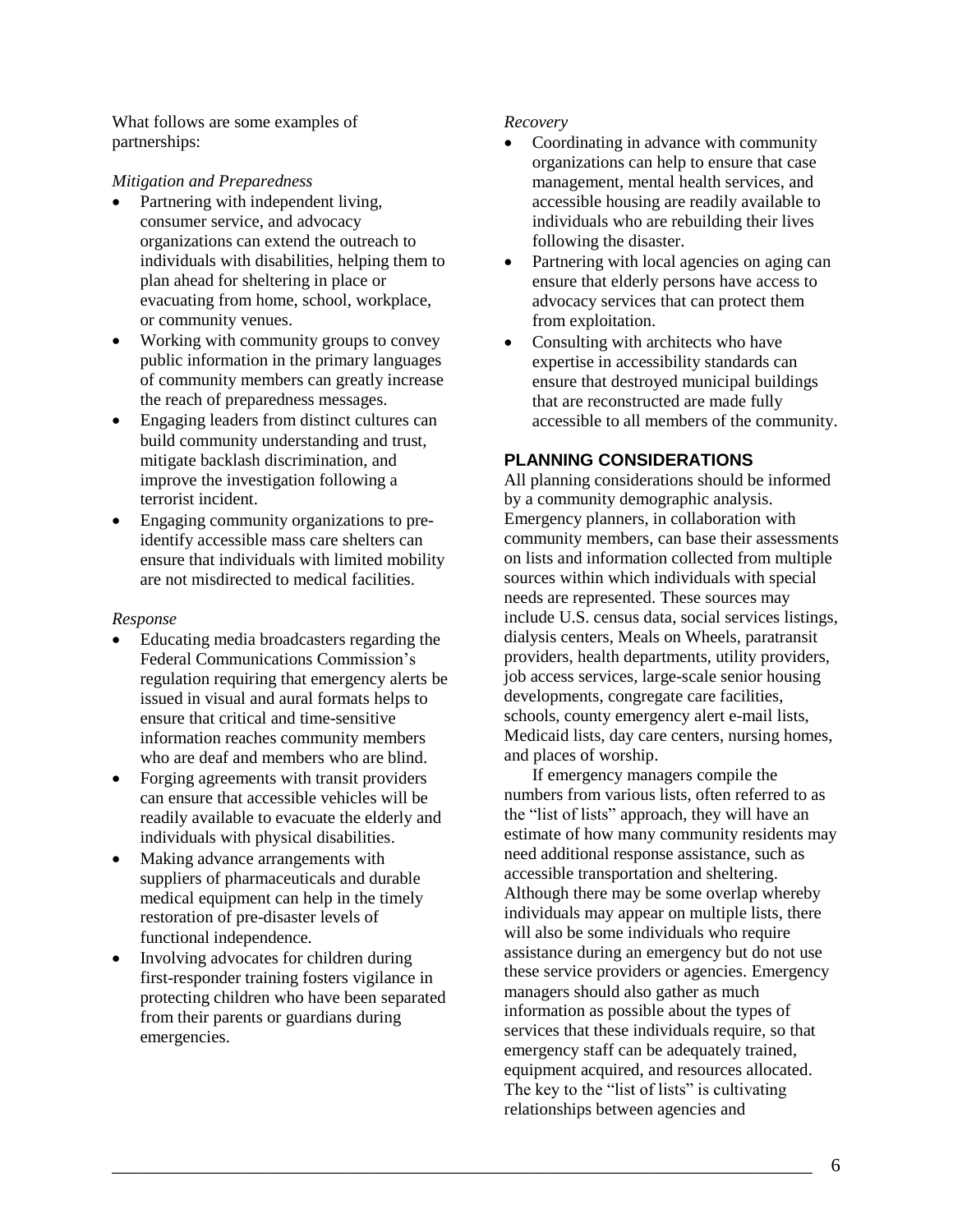organizations *before* the disaster. It is also essential to keep these lists updated by conducting new assessments at least annually.

In addition to assessments of overall need, some jurisdictions are establishing voluntary emergency assistance registries—databases of individuals who meet the eligibility criteria (as established by the state, local, or tribal jurisdiction) for receiving emergency response services. Experience has shown that some people may choose not to sign up for a variety of reasons, including fear or lack of information about who has access to the data and how the information will be used. Where registries are maintained, participation should be voluntary, and the information should be kept confidential and updated regularly.

Specific information from assessments and registries may be applied to geographic information systems (GIS) to map communities, facilities, and households where persons with special needs reside relative to response assets and hazards. GIS maps can expedite the process of identifying what areas of a community require additional resources, and what types of resources they may need.

Below are examples of questions that can help emergency managers identify functionbased needs that may exist across the community. The five functions are those mentioned above: maintaining independence, communication, transportation, supervision, and medical care. When developing an EOP, the manager should address these needs throughout the plan, including the base plan, emergency support functions, annexes, and corresponding standard operating procedures. Some of the questions raised will cross functions. For example, elements that fall under transportation and supervision may be closely tied to maintaining independence.

#### *Maintaining Independence*

- Does the plan ensure that people are not separated from mobility devices, medication, other durable medical products, and/or service animals?
- How does the plan ensure that evacuees are relocated to shelters or facilities in the least restrictive settings, but with appropriate levels of care?
- Does the plan identify MOUs that have been established with vendors of medication, providers of assistive technology, sign language interpreters and translators, and child care providers?
- Does the plan stipulate the need to select accessible facilities for sheltering, and does it give a definition of *accessible* that includes a list of the criteria for achieving accessibility?
- Does the plan stipulate that durable medical products be provided and identify suppliers for those products?
- Does the plan call for the provision of subject-matter experts to assist shelter operations on matters related to disability, cultural diversity, elderly populations, and children?

#### *Communication*

- Does the target audience for public education campaigns include people from a broad range of special-needs populations?
- How are emergency managers reaching non-English-speaking migrant populations?
- Have religious or ethnic leaders been identified who are willing to transmit important information in a timely manner to their communities?
- How will disaster-related information reach individuals who do not self-identify as having a disability?
- How can the messages be crafted to minimize backlash against cultural or ethnic groups following a terrorist event?
- Does the plan identify alternative methods of communication—both for warnings and for ongoing communication about the disaster—for deaf and hard-of-hearing populations and for individuals with limited English proficiency?
- Does the plan specify the provision of accessible formats (e.g., large print, Braille, and alternative languages) for emergency and disaster related messages and instructions?
- In the event of a public health emergency, which populations would be most at risk of not receiving critical information?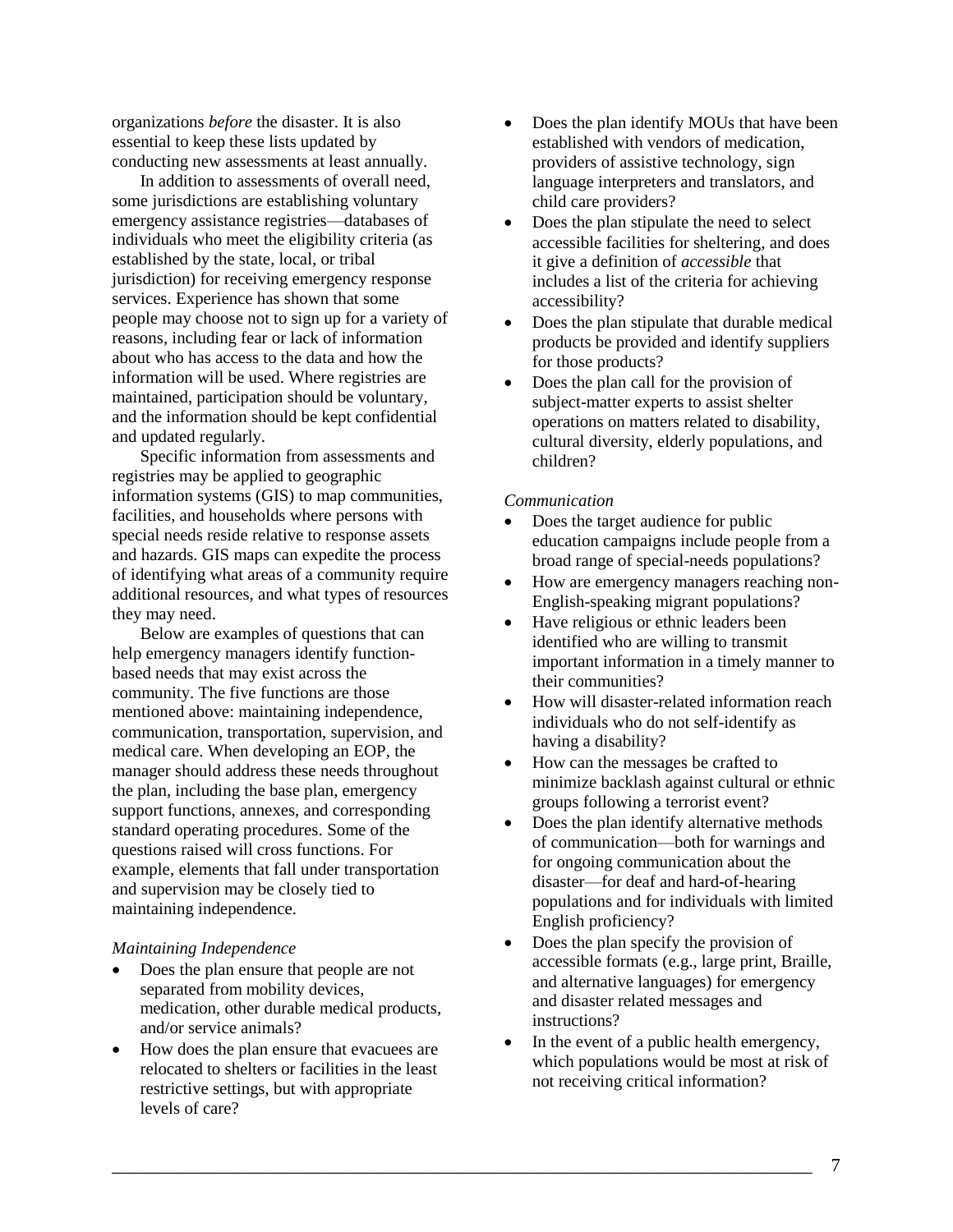### *Transportation*

- Does the plan identify accessible transportation options for people with disabilities who depend on public transportation, or for people who do not own or cannot drive their own vehicles?
- Are alternative transit mechanisms (e.g., trains, school and over-the-road buses, planes) in place for mass evacuation?
- Does the plan consider the transportation needs of individuals residing in shelters or temporary housing when it is time to return them to their communities?
- Does the plan call for the establishment and maintenance of a registry that identifies people who will need additional assistance?

### *Supervision*

- How does the plan ensure that people who require supervision or assistance (e.g., sheltering in place, evacuation, returning to the community) will receive it throughout the response phase?
- What is the plan to support people who need assistance with activities of daily living (e.g., individuals with disabilities, the elderly, or children) during evacuation or sheltering in place?
- Is there a plan to address the needs of unsupervised minors during all phases of the disaster?
- Have MOUs been established with home health care agencies to assist individuals who function independently in their homes but are in need of assistance when outside their familiar environment?

## *Medical Care*

- Is consideration given to resolving issues of medical licensing across state lines?
- Does the plan identify surge support for those individuals whose disabilities or medical needs are exacerbated by the incident or who are injured as a result of it?
- Does the plan establish procedures for the daily reporting of numbers of people with disabilities and people receiving medical treatment, and does it specify the types of assistance needed?
- Is consideration given to the provision of prescription drugs to help individuals with chronic health conditions (e.g., high blood pressure, diabetes, seizures, depression, and schizophrenia)?
- Is consideration given to tracking people when they are placed in nursing homes or other institutional settings during a disaster?
- Does the plan reflect the need for postdisaster mental health support?

## **CONCLUSION**

Emergency planning can be hampered by uncertainties about how to identify special-needs populations and how to address the needs for assistance across several distinct groups within the community. However, adopting a functionbased approach to planning for special-needs populations allows planners to group overall response resources on the basis of core functional areas, including maintaining independence, communication, transportation, supervision, and medical care. A comprehensive strategy to reach individuals with appropriate support focuses on what specific resources will be needed to sustain or restore pre-disaster capabilities.

This paradigm shift in emergency planning furthers life safety and health objectives, creates efficiencies in allocating resources, and aligns emergency management efforts with the principles of civil rights laws. It hinges on engaging special-needs community organizations in efforts to promote personal preparedness, secure subject matter expertise, and formalize agreements for disaster support. As a result of a function-based approach to planning, emergency managers can build special-needs considerations into all aspects of the EOP, thus raising the community's capacity to respond to and recover from an emergency.